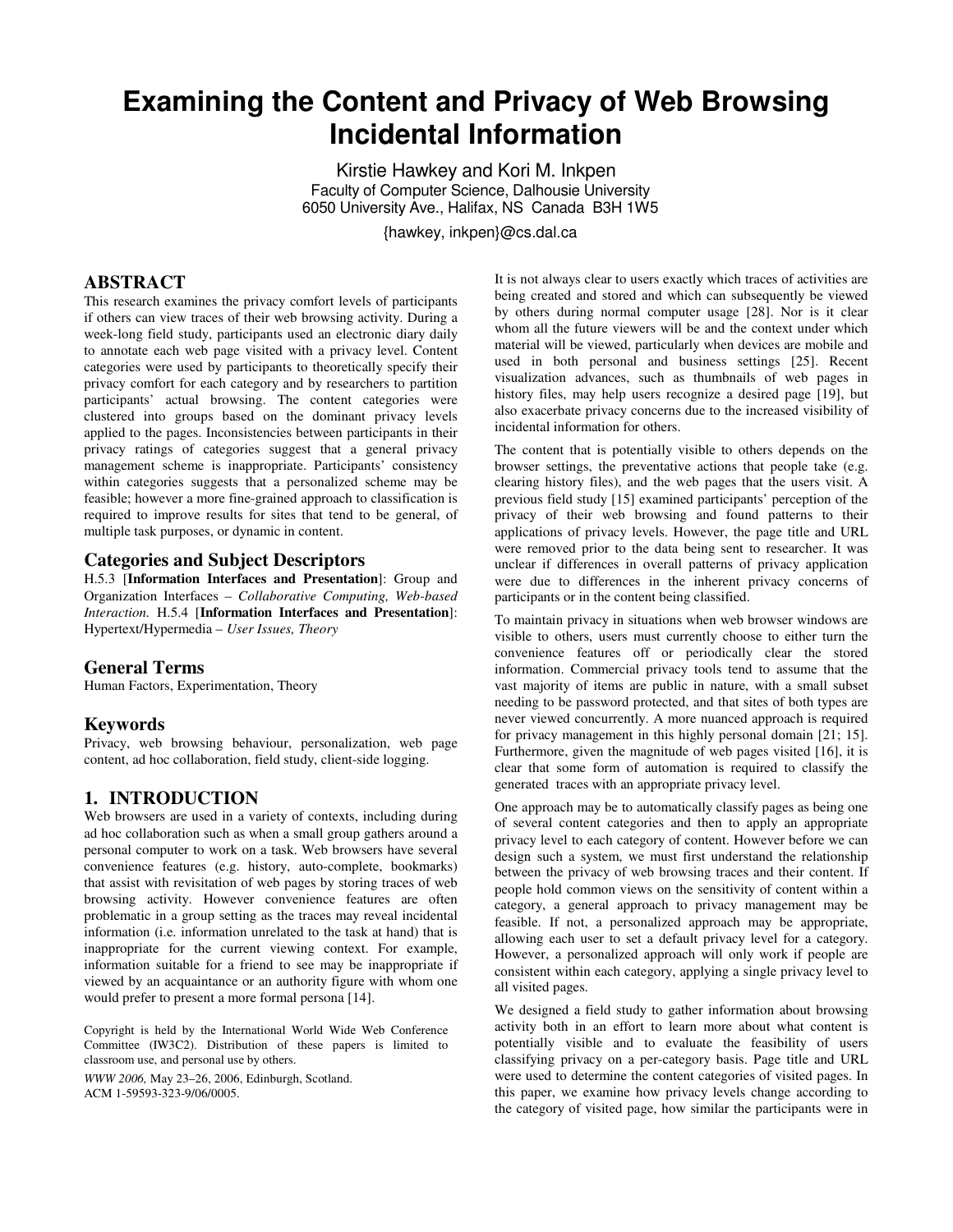their privacy level applications, how consistent the participants were at classifying their browsing, and how accurate the participants were at choosing a theoretical privacy level for the categories. We first present related literature in the areas of privacy, privacy management tools, and web browsing behaviour. The field study is then described and our results are presented. We then discuss the feasibility of general and personalized solutions to privacy management and conclude with future work.

# **2. RELATED LITERATURE**

## **2.1 Privacy**

Online privacy concerns have been examined in great detail; for example, the Platform for Privacy Preferences Project [2] has developed standards that allow users greater control over the use of their personal information at participating websites. However, online privacy research has a different focus from the web browser privacy issues we present here. Online privacy research generally examines issues concerning the transfer of personal data to business or governmental entities; the relationships are between consumer and corporation. This is quite different from the privacy concerns associated with others viewing traces of previous web browsing activity in a co-located setting: there is no data being transferred (just viewed) and relationships are primarily interpersonal. Results from research into on-line privacy and other domains may not be directly applicable to the incidental information privacy domain, but can provide insights.

Ackerman et al. [6] examined privacy preferences for Internet users through a survey in 1998. The authors found that participants had differing levels of sensitivity about personal data, ranging from little concern about providing such information as their favourite television show to great concern over credit card and medical information. The authors suggest that an individualized approach is necessary given the large variance in reactions between participants.

Research about the privacy of information shared electronically has investigated privacy comfort for various types of information and recipients of that information. Cadiz and Gupta [9] found that privacy was highly nuanced; however, in general people were open to sharing information except with strangers. Olson et al. [24] examined the privacy of several types of information. They found that personal activities (e.g. viewing non-work related websites) and transgressions (e.g. viewing erotic material) are considered more sensitive than content such as availability and contact information. Activities convey the essence of a persona and knowledge of those activities can be even more sensitive when a user's identity is known since their hidden personae may be revealed [22]. With web browsing traces, a person's actions in one area (e.g. personal browsing) may later be viewed in another area (e.g. workplace). Additionally, there are likely several levels of sensitivity within the traces, the amount of highly sensitive content may fluctuate over time, and users may be less aware of what content is potentially visible.

## **2.2 Web Browsing Tools for Viewing Privacy**

While there are commercial products that allow users to erase traces of browsing activities, those traces are often valuable for future transactions and may decrease productivity if removed entirely. There is no ability for users to record and later view a subset of their activities within a browsing session. As an example, WebRoot Software's Window Washer [3] allows a user to quickly delete traces such as auto completions, histories, and recent documents. However, with the exception of the ability to save selected cookies, the decision to erase a class of traces erases all instances indiscriminately.

COLLABCLIO [21] is a research system developed to support automated sharing of web browsing histories between colleagues. A binary classification scheme (public/private) allowed users to indicate which web sites in their history files could be shared. Users of the system expressed a desire for a more fine-grained classification scheme to reflect differing privacy needs for subgroups of people.

## **2.3 Web Browsing Behaviour**

Web browsing behaviour has been studied from a variety of perspectives. Beginning with the early work by Catledge and Pitkow [10] investigating how people were using their web browsers, there has been a great deal of research about how users navigate through the web both in the general case (e.g.. the study of web page revisitation patterns, as in [27]) and for specific areas such as information seeking behaviour (e.g. searching, as in [12]). Task-related research is particularly relevant to our examination of the types of web pages that people visit. During a diary study of knowledge workers in 2002, Sellen et al. [26] interviewed participants in front of their history lists and had them describe the web activities they had recently completed. Activities consisted of: transactions (5%), communications (4%), housekeeping (5%) and information seeking (86%) such as fact finding, information gathering, and browsing. A 2005 field study conducted by Kellar et al. [20] found that transactions accounted for 47% of the visited pages, with email being the most common transaction. Information seeking (fact finding, information gathering) accounted for 32% of visited pages and browsing for 20%. It is hard to compare results from these two studies directly as Sellen et al. presented their findings based on the percentage of activities participants recalled conducting and Keller et al. presented their results based on the percentage of visited pages logged. Keller et al. also found that task impacts which web browser convenience features are used.

Most of the research categorizing WWW use (e.g. Byrne et al.'s taxonomy [8]) focuses on the actions that people take and not on the type of content that is being viewed. Typically, content is examined through self-reports of the types of activities (e.g. shopping) participants engage in on the web (as in [23]). One exception is research by Curry [13] who sampled the URLs viewed by public library users and classified them by format and by subject. The author found that 39% of visits were email related; but, as not all pages received a subject categorization, content analysis in terms of relative amount of activity is limited.

There are many content classification schemes in commercial use, such as the Yahoo! Directory [4] which categorizes web pages using fourteen main headings and hundreds of subcategories. There are also commercial tools (e.g. [5]), both for corporate and parental use, for filtering out content that is deemed inappropriate. These tools may classify web pages into categories or use some combination of keywords and URL lists to filter inappropriate content and sites. However, web content filters suffer from both over blocking sites that shouldn't be blocked and under blocking sites that should be blocked [17]. A recent examination by Consumer Reports [11] shows that although research continues to improve content filtering, commercial systems are still often ineffective.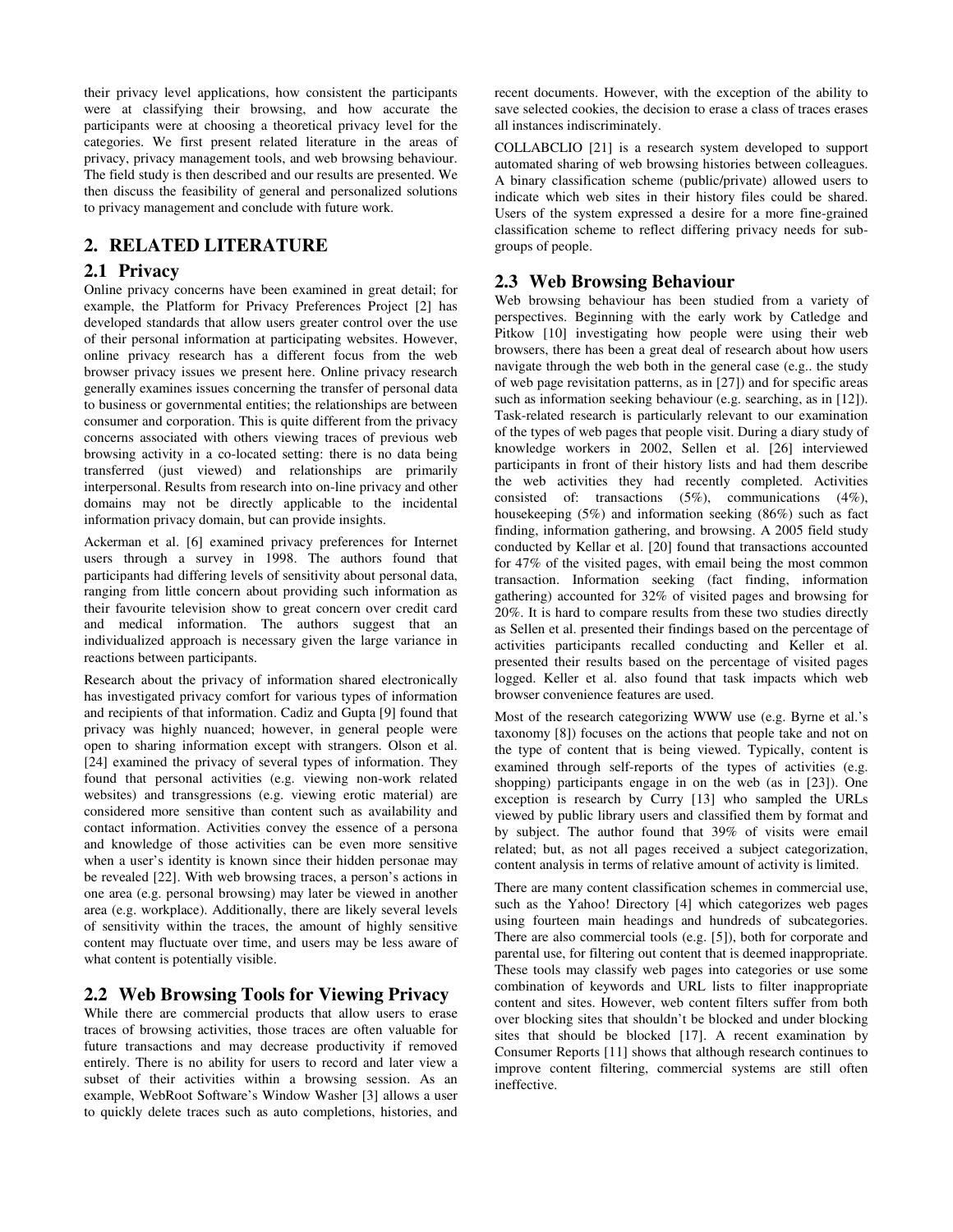#### **3. FIELD STUDY**

The main goal of the study was to gather information about regular web browsing activity. This was required to enable examination of the relationship of the content of the browsing activity to the perceived privacy comfort levels that participants apply to visited pages.

## **3.1 Methodology**

A week-long field study took place in March 2005. Earlier research in this area [15] examined laptop users who were primarily technical in nature. In order to study users with other characteristics, three different classes of participants were recruited: technical desktop (TD) users, non-technical desktop (ND) users, and non-technical laptop (NL) users. A screening process assessed participants' technical background and identified computers on which they conducted their web browsing. Participants were required to have logging software installed on their computer(s) so that we could capture the full picture of their personal and work/school related web browsing. Participants also needed to have had occasions in the past where their web browser window was visible by others, so that the concept of privacy in this situation had some relevance

#### *3.1.1 Privacy Levels*

Participants were asked to partition visited websites using a fourlevel privacy scheme: *public*, *semi-public*, *private*, and *don't save* (see Figure 1)*. Public* sites are those someone is comfortable with anybody and everybody viewing, including the Queen (hence the crown in Figure 1). *Private* sites are those someone would be comfortable with only themselves and possibly a close confidant viewing. *Semi-public* sites fall somewhere in between: depending on the viewing context, pages may or may not be appropriate. Web sites classified as *don't save* primarily fall into one of two categories: ones that are irrelevant (i.e. would not want to revisit) or ones that are so private it is preferred that there is no record of having visited them at all.



**Figure 1. Privacy levels that participants used when classifying categories of web sites.**

#### *3.1.2 Study Instruments and Data Collection*

Client-side logging software was developed to record contextual information about participant's web browsing during the weeklong field study. We built a browser helper object (BHO) to work with Microsoft's Internet Explorer (IE). As each IE window opens, the BHO loads and logs all web sites visited until the window closes. All pages viewed in the browsing process were logged, even if navigation continued before the document fully loaded. We did not record individual frames or images loaded within a web document. Data collected included the web page visited (URL and page title), time stamp, and ID number of the browser window in which the page loaded.

Participants were also provided with an electronic diary (Figure 2) to use on a daily basis. The diary displayed details of all the visited pages (browser window ID, date/time stamp, page title, URL) and required participants to indicate how they would classify the privacy level of each web page if others were to view traces of this activity. Participants could annotate single or multiple entries with a privacy level. The entries could be sorted by any field, allowing participants to easily classify groups of pages. Participants could choose to sanitize entries in the diary by removing the page title and URL after applying a privacy level. Participants were asked to give a general reason for the sanitized browsing (e.g. "looking for medical information"); however, the default label was "no reason given". After classification, participants generated a report to email to the researchers. We hoped that the privacy afforded by participants' ability to selectively sanitize their browsing record would contribute to their willingness to engage in normal web activities while still providing us with context for most visited pages.



**Figure 2. Screenshot of electronic diary used by participants to annotate their web browsing with a privacy level.**

In addition to the diary portion of the study, participants completed pre and post study questionnaires. One of the questionnaires was a theoretical classification task where participants were asked to assign one of the four privacy levels to each of 55 web site categories, indicating their comfort if a site of this type appeared in their web browser (see [1] for a category listing). The categories (e.g. online games, news/media) and their descriptions presented to participants were based upon those used in commercial products to filter and block objectionable or nonproductive internet content.

#### *3.1.3 Content Categorization of Logged Data*

Researchers used the same set of categories to classify all of the browser activity conducted by participants over the course of the week. The parental control feature of Zone Labs Security Suite [5] was enabled and all 34 categories offered (a subset of the classification task categories) were blocked. All browsing was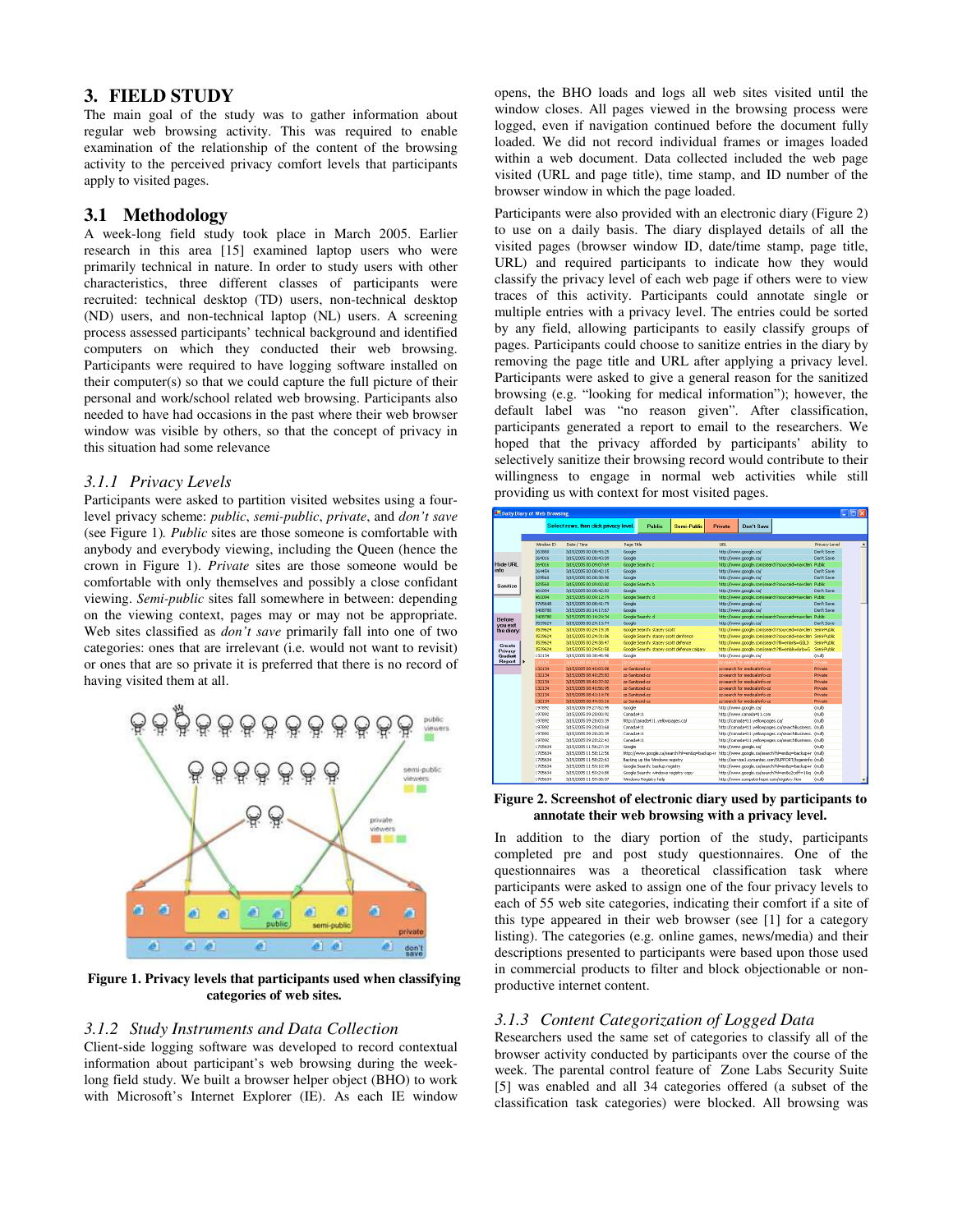sorted by URL; each distinct URL was pasted into the address bar of a browser window. If the web site was blocked, its category was given as a reason. If the site was not blocked (approx. 50% of the time), we manually classified it according to the category descriptions and examples used in the classification task.

We classified some pages as *web content* management when it was clear that participants were using a content management tool within their browser rather than actually visiting a web page. Additionally, some entries were classified as *empty window* (a log entry with no URL). These entries occurred when an image (such as a web advertisement) was loaded into an empty pop-up window, when no home page was set in the browser, or as a result of scripting on a page.

## **3.2 Participants**

Fifteen participants were recruited from the general community at Dalhousie University. Table 1 shows the breakdown of participants in each of the three groups recruited in terms of their age, sex, occupation, stated reasons for web browsing, and computer experience. Although we intentionally recruited participants with different technical backgrounds and types of computers used, participants within each group were not balanced by age, sex, or computer experience. We therefore will not attempt to make any comparisons between groups as privacy is a domain known for individual variability.

**Table 1. Demographic breakdown of recruited groups of participants.**

|                                            | Overall                       | Non-<br>technical<br>desktop | Non-<br>technical<br>laptop                           | Technical<br>desktop                      |
|--------------------------------------------|-------------------------------|------------------------------|-------------------------------------------------------|-------------------------------------------|
| Age                                        | 27.8 (18-44)                  | 27.8 (18-40)                 | 22.8 (18-30)                                          | $31.2(25-44)$                             |
| <b>Sex</b>                                 | 5 M, 10 F                     | 1 M, 4 F                     | 1 M, 4 F                                              | 3 M, 2 F                                  |
| Occupation                                 | 11 students<br>4 office staff | 3 students<br>2 office staff | 5 students                                            | 3 students<br>2 office staff              |
| Computer<br>Experience                     | 9.7 yrs. avg.<br>$(6-20)$     | 8.0 yrs. avg.<br>$(6-10)$    | 11.2 yrs. avg.<br>$(6-15)$                            | $10.0$ yrs. avg.<br>$(6-20)$              |
| Usual reasons 37% personal<br>for browsing | $18\%$ work<br>45% school     | $30\%$ work<br>39% school    | 31% personal 39% personal<br>$3\%$ work<br>58% school | 42% personal<br>$22\%$ work<br>36% school |

The ability to generalize our results may be limited as our participants are more highly educated than the general public and many were students. Given the educational domain from which participants were recruited, browsing activities may include more educational and reference sites than if participants were recruited from another domain.

# **4. Results**

We first present results related to general browsing activity and privacy levels applied by participants followed by descriptive statistics of the categories of web sites visited by participants. We then examine the consistency of privacy labels applied within website categories. Results from the theoretical classification task are then presented and used to determine how accurate participants were at predicting their actual privacy classifications for categories. Finally, these results are used to examine category characteristics that impact consistency and accuracy.

# **4.1 General Browsing Activity and Privacy**

The fifteen participants visited a total of 31,160 pages during the week. All participants used all privacy levels when classifying their web browsing, with the exception of two participants who didn't classify any visited pages as *don't save* (see Table 2 for a per participant breakdown of visited pages and privacy levels). These results demonstrate the highly individual nature of both web browsing behaviour and the application of privacy levels.

**Table 2. Number of pages visited, privacy levels applied to pages, and number of distinct web site categories (total and with 10+ pages) per participant.**

|                 |         |        | Privacy level application $(\%)$ | # categories |       |         |       |
|-----------------|---------|--------|----------------------------------|--------------|-------|---------|-------|
|                 |         |        |                                  |              |       |         | With  |
|                 |         |        | semi-                            |              | don't |         | $10+$ |
| ID              | # pages | public | public                           | private      | save  | overall | pages |
| ND1             | 699     | 36.6   | 50.4                             | 0.6          | 12.4  | 20      | 9     |
| ND <sub>2</sub> | 3123    | 17.8   | 11.8                             | 26.0         | 44.3  | 18      | 11    |
| ND3             | 1084    | 36.5   | 59.7                             | 3.5          | 0.3   | 19      | 9     |
| ND <sub>4</sub> | 936     | 14.9   | 59.4                             | 9.0          | 16.8  | 15      | 10    |
| ND <sub>5</sub> | 2174    | 27.9   | 15.3                             | 31.1         | 25.7  | 24      | 15    |
| NL1             | 1261    | 64.7   | 2.1                              | 9.5          | 23.7  | 15      | 10    |
| NL <sub>2</sub> | 1161    | 37.6   | 59.8                             | 2.7          | 0.0   | 19      | 13    |
| NL3             | 3284    | 52.5   | 29.3                             | 8.2          | 10.1  | 26      | 16    |
| NL4             | 1002    | 19.9   | 12.2                             | 47.1         | 20.9  | 16      | 9     |
| NL5             | 2019    | 18.2   | 3.5                              | 24.7         | 53.6  | 28      | 17    |
| TD1             | 1338    | 39.3   | 11.4                             | 27.1         | 22.1  | 21      | 13    |
| TD <sub>2</sub> | 4070    | 23.6   | 15.9                             | 55.9         | 4.6   | 29      | 18    |
| TD <sub>3</sub> | 4966    | 79.8   | 0.6                              | 19.5         | 0.1   | 29      | 18    |
| TD <sub>4</sub> | 3125    | 24.0   | 33.6                             | 39.1         | 3.3   | 25      | 16    |
| TD <sub>5</sub> | 918     | 83.8   | 9.3                              | 7.0          | 0.0   | 20      | 11    |
| Total           | 31160   |        |                                  |              |       | 41      | 37    |
| Avg.            | 2077    | 40.0   | 19.6                             | 25.3         | 15.1  | 21      | 13    |

Overall, 40.0% of visited pages were classified as *public*, 19.6% as *semi-public*, 25.3% as *private*, and 15.1% as *don't save*. Participants varied in their overall application of privacy levels; examination of the privacy levels applied to the categories of browsing is required to determine whether differences were due to inherent privacy concerns of participants or differences in the sensitivity of web sites visited.

# **4.2 Category of Visited URL**

Participants visited sites from 41 of the 55 possible web categories used in the theoretical classification task (see [1] for full list of categories). Each participant visited a subset of those categories (15-29, avg. 21). Table 2 gives the number of categories per participant. Only 21 categories included page visits by at least half the participants. Table 3 lists the categories and gives the total number of pages visited, the number of participants with browsing in each category, and the number of participants that visited 10 or more pages in each category (ordered by total participants in the category and then by overall pages visited). It is important to note that participants had very different usage patterns within a category. For example, news/media appears to be a very popular category with 14 participants visiting a total of 1320 pages; however, a single participant accounted for 1032 of those pages and only 7 participants visited 10 or more pages categorized as news/media.

Categories with less than 40 total cases each were grouped into *other*, including chat/instant messaging, cult/occult, gambling, gay/lesbian, hacking/proxy avoidance, military, sex education, and vehicles. Only 6 participants sanitized some of their web page visits, accounting for 433 pages. Of these, 107 did not have sufficiently detailed explanations to assign the page to a web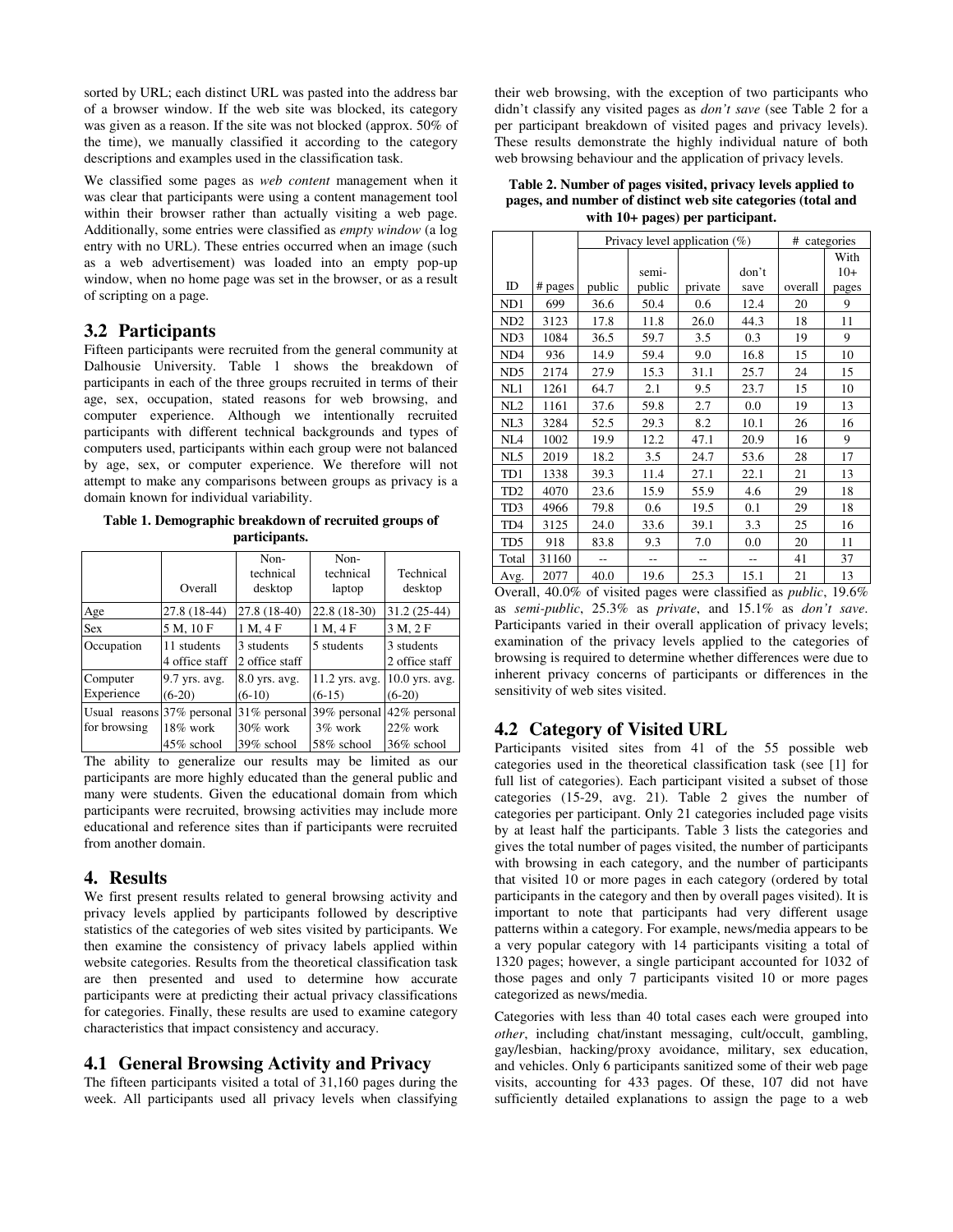**Table 3. Per category descriptive statistics: overall pages, number of participants with page visits (total, 10+ pages), within category consistency, accuracy, predominant privacy levels applied, and cluster membership. Highlights show expected dominant privacy level(s) based on cluster membership.**

|                             |                    | # part.                 |                         |                      |                | Predominant<br>privacy level |                |                |                |                          |
|-----------------------------|--------------------|-------------------------|-------------------------|----------------------|----------------|------------------------------|----------------|----------------|----------------|--------------------------|
| Category                    | Overall page total | Total                   | $10+$ pages             | Consistency ( $\%$ ) | Accuracy $(\%$ | Public                       | Semi-Public    | Private        | Don't Save     | Cluster                  |
| Search Engines/Portals      | 6310               | 15                      | 15                      | 61                   | 46             | 6                            | 3              | $\overline{4}$ | $\mathbf{1}$   | C <sub>4</sub>           |
| Education                   | 3315               | 15                      | 14                      | 65                   | 57             | 10                           | 3              | 1              |                | C <sub>4</sub>           |
| Email                       | 5082               | 14                      | 14                      | 81                   | 77             | $\mathbf{1}$                 | 5              | 8              |                | C <sub>5</sub>           |
| Reference                   | 2055               | 14                      | 13                      | 76                   | 51             | 8                            | 3              |                | $\overline{c}$ | C <sub>4</sub>           |
| News/Media                  | 1320               | 14                      | $\tau$                  | 96                   | 95             | $\overline{7}$               |                |                |                | C <sub>2</sub>           |
| Shopping                    | 770                | 14                      | 10                      | 80                   | 38             | 6                            | 3              |                | $\mathbf{1}$   | C1                       |
| Arts/ Entertainment         | 665                | 14                      | 12                      | 81                   | 59             | 5                            | 3              |                | $\overline{4}$ | C1                       |
| Society/Lifestyle           | 1136               | 13                      | 8                       | 93                   | 10             | 5                            |                | 1              | $\overline{2}$ | C1                       |
| Web Advertisement           | 158                | 12                      | $\overline{\mathbf{3}}$ | 71                   | 55             | $\overline{c}$               | $\mathbf{1}$   |                |                | C <sub>1</sub>           |
| Computers/Internet          | 146                | 12                      | 5                       | 66                   | 55             | $\overline{4}$               | $\mathbf{1}$   |                |                | C <sub>4</sub>           |
| <b>Financial Services</b>   | 510                | 11                      | 10                      | 90                   | 75             |                              | 1              | 8              | 1              | C <sub>5</sub>           |
| Government/Legal            | 385                | 11                      | 5                       | 88                   | 78             | $\overline{2}$               | 3              |                |                | C <sub>2</sub>           |
| Web Communication           | 660                | 10                      | 6                       | 76                   | 32             | 3                            | $\mathbf{1}$   | $\overline{2}$ |                | C <sub>4</sub>           |
| Sports/Rec./ Hobbies        | 431                | 10                      | 5                       | 91                   | 39             | 3                            | $\mathbf{1}$   |                | $\mathbf{1}$   | C <sub>4</sub>           |
| Travel                      | 366                | 10                      | 7                       | 80                   | 45             | 3                            | $\overline{2}$ | $\mathbf{1}$   | $\mathbf{1}$   | C <sub>4</sub>           |
| Software Downloads          | 236                | 10                      | 6                       | 83                   | 61             | 5                            |                |                | 1              | C <sub>2</sub>           |
| Health                      | 165                | 10                      | 6                       | 92                   | 16             | 3                            | $\overline{2}$ | $\mathbf{1}$   |                | C <sub>4</sub>           |
| News Group                  | 1303               | 9                       | $\overline{\mathbf{3}}$ | 78                   | 70             | $\mathbf{1}$                 | $\overline{2}$ |                |                | C <sub>3</sub>           |
| Job Search/ Career          | 449                | 9                       | $\overline{4}$          | 80                   | 86             |                              | $\overline{c}$ | $\overline{c}$ |                | C <sub>3</sub>           |
| <b>Business/Economy</b>     | 178                | 8                       | $\overline{4}$          | 84                   | 60             | $\mathbf{1}$                 | $\mathbf{1}$   | $\mathbf{1}$   | $\mathbf{1}$   | C <sub>4</sub>           |
| Religion                    | 127                | 8                       | $\overline{c}$          | 78                   | 44             | $\mathbf{1}$                 |                |                | $\mathbf{1}$   | C <sub>4</sub>           |
| <b>Online Games</b>         | 520                | 7                       | 5                       | 90                   | 74             | $\overline{2}$               | $\mathbf{1}$   | 1              | 1              | C <sub>2</sub>           |
| <b>Streaming Media/MP3</b>  | 148                | $\overline{7}$          | $\overline{4}$          | 76                   | 69             | $\overline{2}$               | $\mathbf{1}$   |                | $\mathbf{1}$   | C <sub>1</sub>           |
| Web Content Mgmt.           | 598                | $\overline{6}$          | $\overline{\mathbf{4}}$ | 80                   | $\overline{a}$ | 1                            | $\overline{c}$ | 1              |                | $\overline{\phantom{a}}$ |
| Political /Activism/Adv.    | 57                 | $\mathbf{6}$            | $\overline{2}$          | 95                   | 71             | $\overline{2}$               |                |                |                | C <sub>2</sub>           |
| Dating/Personals            | 600                | 5                       | $\overline{\mathbf{4}}$ | 88                   | 18             |                              | $\mathbf{1}$   | 3              |                | C <sub>5</sub>           |
| <b>Internet Auction</b>     | 101                | 5                       | 3                       | 92                   | 95             | 1                            | $\overline{c}$ |                |                | C <sub>3</sub>           |
| Humor/Jokes                 | 77                 | $\overline{5}$          | $\mathbf{1}$            | 79                   | 73             |                              | $\mathbf{1}$   |                |                | C <sub>3</sub>           |
| Restaurants/<br>Dining/Food | 279                | $\overline{4}$          | 3                       | 99                   | 88             | $\mathbf{1}$                 | 1              |                | 1              | C <sub>2</sub>           |
| Pornography                 | 258                | $\overline{4}$          | $\overline{2}$          | 88                   | 86             |                              |                | $\overline{c}$ |                | C <sub>5</sub>           |
| Web Hosting                 | 60                 | $\overline{\mathbf{4}}$ | $\overline{c}$          | 80                   | 29             |                              | $\overline{c}$ |                |                | C <sub>3</sub>           |
| <b>Real Estate</b>          | 147                | 3                       | $\mathbf{1}$            | 100                  | 99             | $\mathbf{1}$                 |                |                |                | C <sub>2</sub>           |
| Brokerage/Trading           | 110                | $\overline{\mathbf{3}}$ | $\mathbf{1}$            | 95                   | $\theta$       | $\mathbf{1}$                 |                |                |                | $\overline{C2}$          |
| Int. Apparel/ Swimsuit      | 94                 | $\overline{c}$          | $\mathbf{1}$            | 97                   | 95             |                              |                | $\mathbf{1}$   |                | $\overline{\text{C5}}$   |
| Other                       | 229                | 13                      |                         |                      |                |                              |                |                |                |                          |
| <b>Empty Window</b>         | 21115              | 15                      |                         |                      |                |                              |                |                |                |                          |
| Total                       | 31160              | 15                      |                         |                      |                |                              |                |                |                |                          |
|                             |                    |                         |                         |                      |                |                              |                |                |                |                          |

browsing category. A further 14 pages could not be classified as the page was no longer accessible at the time of coding and did not have sufficiently descriptive URLs or page titles.

## **4.3 Privacy Levels Applied**

Not surprisingly, participants classified different categories of browsing with varying privacy sensitivities. A K-means cluster analysis of the 33 most common categories, grouped them into five clusters based on the relative proportions of pages that were classified at each privacy level (see Table 4 for cluster centers, Table 3 for cluster membership, and Section 4.7 for an in-depth discussion of the characteristics of categories within each cluster). Examination of the cluster centers reveals the predominant privacy levels that characterize each cluster:

> C1: *public/don't save* C2: *public* C3: *semi-public* C4: *mixture C5: private*

**Table 4. Results of cluster analysis of web page categories by applied privacy levels. Highlights indicate the privacy levels that characterize each cluster.**

|                             | <b>Clusters</b> | C <sub>1</sub>               | C <sub>2</sub> | C <sub>3</sub> | C4    | C5    |  |
|-----------------------------|-----------------|------------------------------|----------------|----------------|-------|-------|--|
| Privacy<br>Level            | <b>Overall</b>  | <b>Final Cluster Centers</b> |                |                |       |       |  |
| <b>Public</b>               | $40.0\%$        | 48%                          | 84%            | 23%            | 51%   | 3%    |  |
| Semi-<br><b>Public</b>      | 19.6%           | 10%                          | 8%             | 72%            | 22%   | 10%   |  |
| <b>Private</b>              | 25.3%           | 3%                           | $2\%$          | 3%             | 16%   | 81%   |  |
| Don't Save                  | 15.1%           | 39%                          | 6%             | 2%             | 11%   | 6%    |  |
| <b>Number of Categories</b> | 5               | 8                            | 5              | 10             | 5     |       |  |
| % of Total Page Visits      |                 | 9.2%                         | 9.8%           | $6.4\%$        | 44.1% | 21.0% |  |

The cluster analysis alone gives no knowledge of whether the different privacy levels applied within a category are a result of participants not being in agreement with each other (between participant consistency) or not being consistent in how they assigned privacy levels to pages within that category (within category consistency). Furthermore, as some participants contributed much more data than others (i.e. visited more pages within a category), their privacy patterns may dominate.

# **4.4 Consistency**

For consistency, we report on normalized data for each participant. For each participant with 10 or more pages of browsing in a category, we determined the predominant privacy level that they applied to their browsing in that category and calculated the percentage of pages that were classified at that privacy level. We omitted instances where a participant had fewer than 10 page visits in a category; these categories were deemed to be less relevant to participants and their consistency less reliable.

## *4.4.1 Between Participants Consistency*

Between participants consistency examines how much agreement there is between participants in their privacy classification of page visits in a category. We compared the predominant privacy level applied by participants within each category (see Table 3 for a breakdown of the number of participants that classified the majority of their page visits in the category with each privacy level). In only 4 of the 30 categories with two or more participants was there complete agreement between participants with respect to which privacy level was applied.

Furthermore, over half of those categories (16/30) have a subset of participants whose predominant privacy level in that category that was not consistent with the category's cluster membership. The highlights in the privacy level cells in Table 3 represent the expected predominant privacy levels according to the cluster membership of the category. For example, for On-line Games, the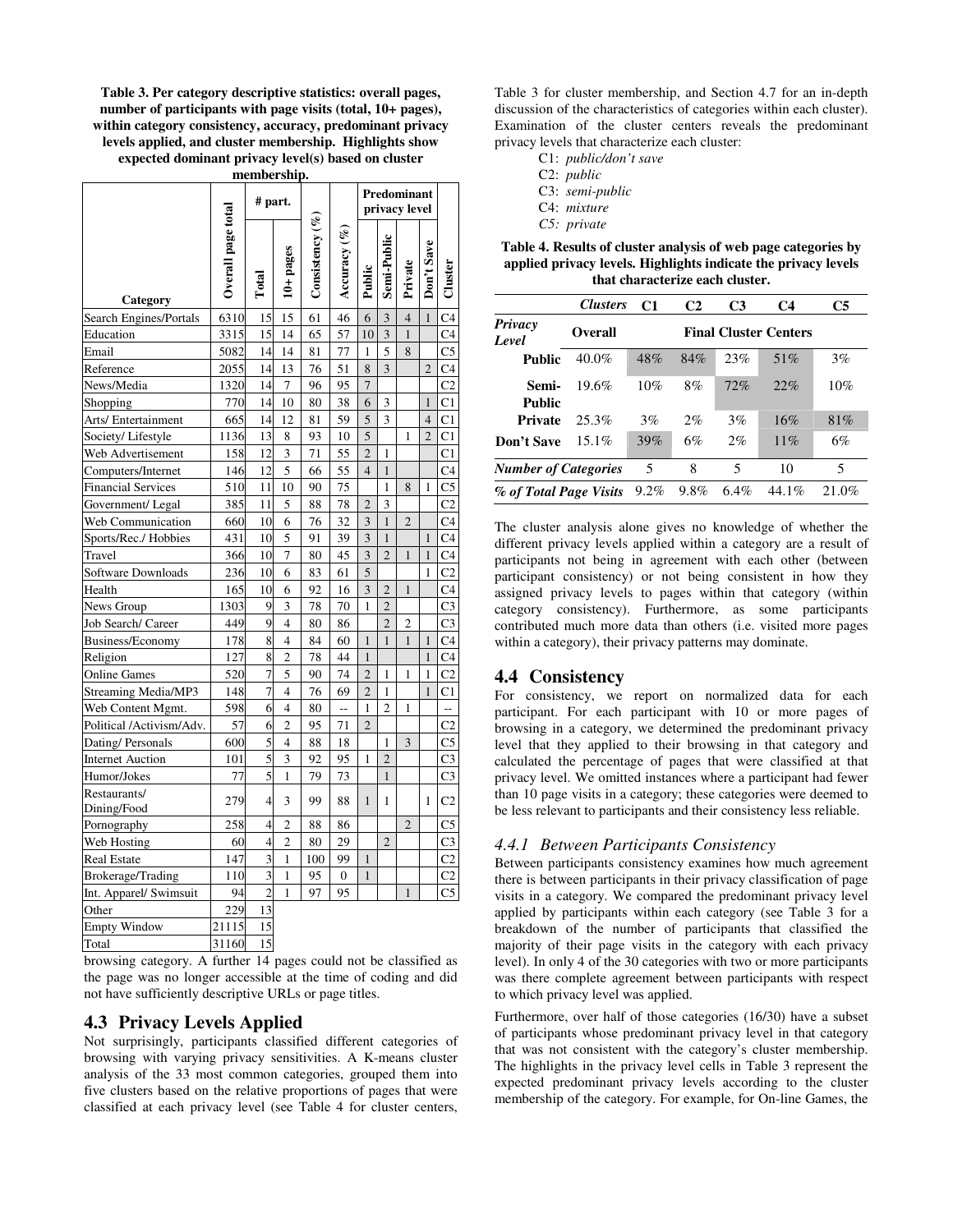overall application of privacy levels resulted in this category falling in Cluster 2 (public). If participants were consistent with each other, we would expect all participants to have public as their primary privacy level (hence the highlight in the Online Gaming/Public cell in Table 3). However, of the 5 participants with 10 or more online gaming page visits, an examination of their predominant privacy levels reveals that only 2 of the participants labeled most visited pages as *public*; the other 3 participants each labeled most of their visited pages with one of the other privacy levels (*semi-public*, *private*, and *don't save)*.

#### *4.4.2 Within Category Consistency*

Within category consistency examines how consistent participants were in assigning privacy levels to pages in that category, regardless of which privacy level was applied predominantly. For each category, for each participant with 10 or more page visits, we computed the consistency in each instance as the number of pages classified at the primary privacy level divided by the total number of page visits, thus normalizing the consistency on a perparticipant basis. The overall consistency for each category was obtained by averaging the per-participant results. Across all categories, the average consistency was 81% (61-100%, see Table 3 for per-category results). For many categories, participants may be able to set a default privacy level that classifies most pages accurately, but some categories (e.g. Search Engines/Portals, Education) are problematic.

#### **4.5 Website Classification Task**

During the theoretical website classification task, participants assigned a single privacy classification to each of the web categories. The results are shown in Figure 3, which illustrates



**Figure 3. Results of theoretical website category privacy classification task, ordered by cluster.**

how differently participants felt about the sensitivity of the categories; in only two categories (News/Media, Computers/ Internet) did all participants use the same classification. It should be noted that the classification task was completed in terms of privacy of content, not relevance. Therefore, use of *don't save* may be more likely an indication that a category was considered 'extremely private' rather than 'irrelevant'. The dual nature of this privacy level may have contributed to classification inaccuracies.

#### **4.6 Classification Accuracy**

We examined how accurate the classification task was as a predictor of a participant's actual labeling of their browsing. For each participant, we computed accuracy as the number of web page visits that were labeled at the same privacy level that the category was labeled during the theoretical classification task. Overall, 57.8% of the page visits in the 32 most common categories were classified accurately (see Table 3 for per category results, no accuracy results are available for web content management as it was not a category in the classification task). Accuracy varied greatly by category, ranging from 0% (Brokerage/ Trading) to 98.6% correct (Real Estate). Accuracy also varied greatly by participant (36%-82%, avg. 58%).

#### **4.7 Category Characteristics**

The clusters identified in Section 4.3 were formed based on the overall applications of privacy levels by participants. We now use the clusters to frame a discussion of the characteristics of categories that impact consistency and accuracy results.

#### *4.7.1 Cluster C1: Public/Don't Save*

This cluster accounts for 9.2% of all pages visited and included the categories Arts/Entertainment, Shopping, Society/Lifestyle, Web Advertisements, and Streaming Media/MP3 (see Figure 4). These categories are fairly general and may contain pages with content of varying sensitivities. Participants labeled most (80- 95%, avg. 87%) of the pages in each category as being either *public* or *don't save.* Still 5-15% of pages were classified as private or semi-public (i.e. potentially private) depending on the viewing context. Given the high amount of public browsing, for these categories, the *don't save* label most likely means a page is irrelevant, rather than being extremely private, with the possible exception of the Streaming Media/MP3 category which exhibits a lower percentage of public pages.

Participants were not very consistent (67-84%, avg. 77%) in their application of privacy levels for categories in this cluster. They



**Figure 4. Relative privacy levels of categories in C1 (public/ don't save).**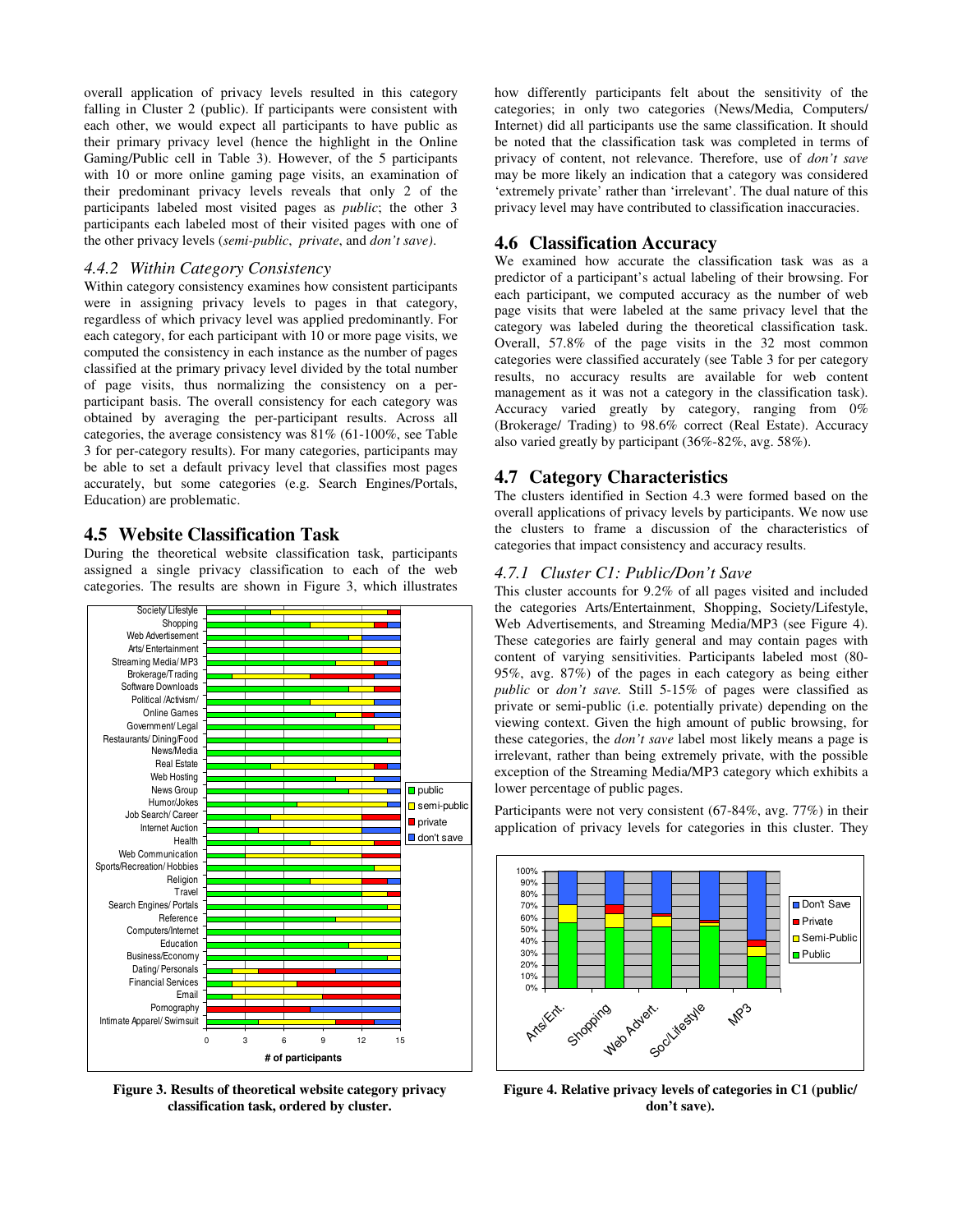also exhibited poor accuracy (10-69%, avg. 46.1%) in their ability to predict their labeling of web pages in these categories. This was likely due to the large percentage of *don't save* labels applied to the web browsing. Accuracy was reduced as few participants classified the categories during the theoretical task with a privacy sensitivity of *don't save* (i.e. extremely private).

#### *4.7.2 Cluster C2: Public*

This cluster accounts for 9.8% of all pages visited and included the categories Real Estate, News/Media, Brokerage/Trading, Government/Legal, Political/Activist/Advocacy, Restaurants/ Dining/Food, Online Games, and Software Downloads (see Figure 5). Participants labeled the majority (75-100%, avg. 84%) of the pages in each category as being *public*. However, there were still some potentially sensitive pages occurring within these categories (i.e. 11-20% of the visited pages labeled as either private or semi-public for 5/8 categories).



**Figure 5. Relative privacy levels of categories in C2 (public).**

Participants were very consistent (83-100%, avg. 92%) in their application of privacy levels within this category with the exception of Software Downloads (67%). The variable content of the downloads (e.g. free software updates, purchased products, warez) may have reduced the consistency for this category. Categories were quite accurate (61-99%, avg. 81%) with the exception of Brokerage/Trading which had 0% accuracy. Examination of the data revealed that the 3 participants with browsing in this category were conducting diverse activities, from visiting informational sites (e.g. finance.yahoo.com) to logging in to conduct secure trading transactions. The large number of public pages reflects informational pages, while the secure transactions were primarily classified as private. This category has characteristics very similar to categories in cluster C4 (mixture), it is possible that with a larger sample (this category only had 3 participants and a total of 110 page visits), a different overall privacy profile would have emerged.

#### *4.7.3 Cluster C3: Semi-Public*

This cluster accounts for 6.4% of all pages visited and included the categories News Group, Job Search/Careers, Humor, Web Hosting, and Internet Auction (see Figure 6). Participants classified the majority (64-78%, avg. 74%) of pages in each category as *semi-public*, indicating that the pages may be public or private depending on the viewing context. Interestingly, with the exception Job Search/Careers, these categories had very few (in 3 cases, none) pages indicated as being private.

Participants were not very consistent in their application of privacy in these categories (78-80%, avg.79%) with the exception



**Figure 6. Relative privacy levels of C3 categories (semi-public).**

of Internet Auction (92%) This is likely due to the general nature of News Groups sites (each with different topics of discussion), the varying subject matter of Humor sites and the personal content found in sub-pages of Web Hosting sites. The Web Hosting category exhibited atypical accuracy for this cluster (29%). The four participants with page visits categorized as Web Hosting indicated they would classify sites of this type as public; but, 3 of the 4 classified the majority of the sites as semi-public instead. Upon further investigation, some of these pages received a secondary classification of web content management (e.g. PageBuilder functionality on GeoCities) or contained personal content (e.g. photos on photobucket.com). The web hosting site itself may be considered public by most, but actual content on sub-pages may be more sensitive. This personal content was not apparent in the category descriptions provided to participants.

#### *4.7.4 Cluster C4: Mixture*

This cluster accounts for 44.1% of all pages visited and included the categories Education, Web Communication, Sports/ Recreation/Hobbies, Business/Economy, Computers/Internet, Reference, Search Engines/Portals, Religion, Travel, and Health (see Figure 7). These categories were frequently visited, both in terms of number of pages (165-6310 pages per category) and in number of participants (8-15 participants per category). Categories in this cluster were characterized as having a more even spread across privacy levels than in other clusters (*public*: 30-64%, avg. 51%; *semi-public*: 14-36%, avg. 22%; *private*: 1- 37%, avg. 16%; *don't save*: 0-24%, avg. 11%).

Participants exhibited relatively low consistency (60-92%, avg. 78%.) in their application of privacy levels to their browsing in



**Figure 7. Relative privacy levels of categories in C4 (mixture).**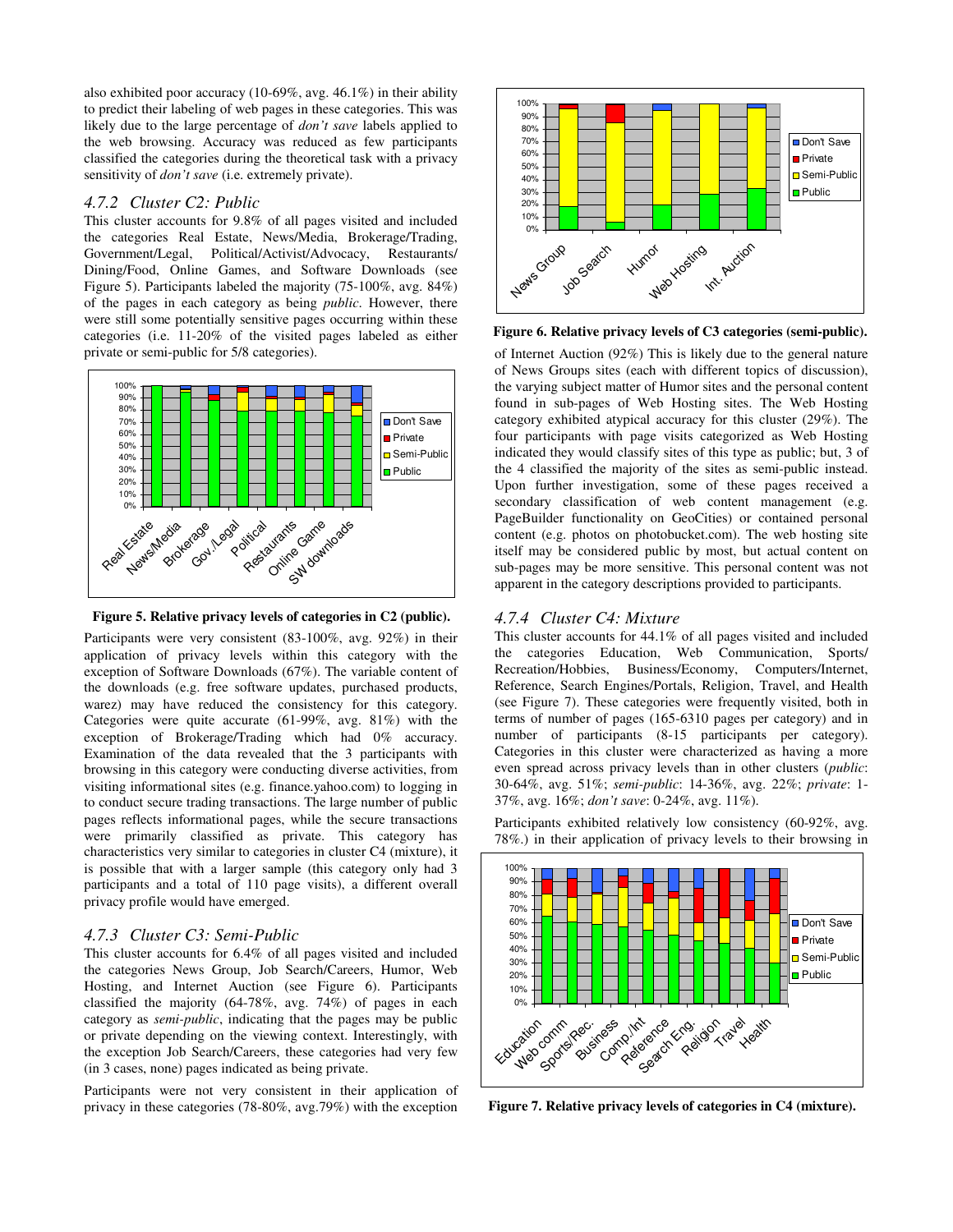these categories. Their accuracy rates at predicting which privacy level they would apply to these categories were also low (16-60%, avg. 44%). Participants were most consistent (91-92%) at classifying their Health and Sports/Recreation/Hobbies page visits. Further analysis of the categories with lower results revealed that many were multi-purpose (e.g. a general university site may have sub pages related to specific assignments and grades), had varying tasks associated (e.g. a travel page can be informational or a transaction such as a secure flight booking), or had sub-pages at varying content sensitivities (e.g. search results reveal more sensitive content than the search engine home page).

#### *4.7.5 Cluster C5: Private*

This cluster accounts for 21.0% of all pages visited and included the categories Intimate Apparel/Swimsuit, Dating/Personals, Pornography, Financial Services, and Email (see Figure 8). Categories in this cluster are characterized as being *private* (58- 94%, avg. 81%) or potentially private depending on the viewing context (total private/semi-public: 85-97%, avg. 91%). For these categories, it is likely that those pages classified as don't save include some that are extremely private rather than just irrelevant.



**Figure 8. Relative privacy levels of categories in C5 (private).**

Participants were fairly consistent (81-97%, avg. 89%) in their application of privacy levels in this cluster. With the exception of Dating/Personals (18%), participants were quite accurate (75- 95%, avg. 83%) at predicting how they would label page visits in this cluster. For the 4/5 participants with more than 10 page visits in the Dating/Personals category, 2 accurately predicted the majority as *private*; 1 predicted *private* and labeled most as *semipublic*; and 1 (accounting for 76% of the total page visits) predicted *don't save*, but labeled most as *private*.

For sites such as Financial Services and Email (i.e. personal, but not sexually explicit) one marker of content sensitivity appeared to be whether or not a secure transaction was taking place. Across all browsing, there were 6963 secure pages (https); categories that had a high proportion of secure pages included Email (71%), Financial Services (74%), Web Communication (46%), Search Engines/Portals (42%), Brokerage/Trading (17%), and Travel (16%). Overall, 57% of secure pages were classified as private and 13% as public. The converse was true for pages that were not secure (14% private, 52% public); the proportion of don't save and semi-public pages remained consistent.

# **5. DISCUSSION**

## **5.1 General Privacy Management System**

For a general privacy management system (i.e. one size fits all) to be suitable, there would need to be universal agreement between

users on an appropriate privacy classification for each category of web page. The results of the theoretical classification task showed that participants differed greatly in their privacy classifications of categories; indeed only two of the categories had complete agreement between participants. Examining the actual privacy labels applied by participants and the clusters that formed, we find that some categories did exhibit basic agreement among participants. However even for those categories that were predominately labeled with one privacy level (e.g. categories in clusters C2 (public), C3 (semi-public), and C5 (private)), there were some pages that were labeled differently. Inconsistencies were found to be both between participants (with respect to the predominant privacy level) and also within participants' classifications. This was particularly true for the categories in C1 (public/don't save) and C4 (mixture) where a variety of privacy levels were applied. As these two clusters account for over 50% of the pages visited, we conclude that a general privacy management scheme would not be effective.

## **5.2 Personalized Privacy Management System**

For a personalized privacy management system to be feasible, participants would need to be fairly consistent at their desired privacy level within each category of web browsing activity. Many categories were very consistent; 12/34 categories examined had greater than 90% consistency. However, many categories exhibited higher inconsistencies; 13 of the categories have more than 20% inconsistency between the actual labels applied and the predominant privacy level. This was most pronounced for those categories in clusters C1 and C4 (public/don't save and mixture) which tended to have lower consistency results.

Participants would also need to be able to specify the default privacy level for each category of web browsing. Prediction accuracy varied greatly and some participants were unable to predict correctly the majority of their labeling. Some of the inaccuracy is due to categories with low consistencies; if the pages in a category are fairly evenly divided, any predicted privacy level will fail to accurately classify the majority of pages.

Clearly, we must be able to improve consistency results for those categories with low consistency ratings and also improve participant accuracy in assigning default privacy levels for personalized privacy management system to be effective. We next discuss some of the characteristics of the web site categories that lead to inconsistent and inaccurate privacy ratings and then give recommendations for increasing accuracy.

# **5.3 Reasons for Inconsistency and Inaccuracy**

Recent research (such as [6]) has been cautioning that actual behaviour with respect to privacy practices often does not follow stated privacy concerns. For example, attitudinal information about on-line privacy practices gathered in a survey often did not match actual behaviour during a purchasing scenario [18]. People may idealize their privacy preferences, but at the time of action other circumstances may influence their actions. Acquisti [7] has proposed enriched privacy models to increase predictive accuracy by including psychological models of personal behavior such as immediate gratification and self-control. A disconnect between privacy preferences and labeling behaviour was likely not a major source of inconsistency during our study due to its short term and theoretical nature. Any effects due to social desirability (i.e. participants specifying a privacy level that they feel is the socially acceptable answer) should have been mirrored in both the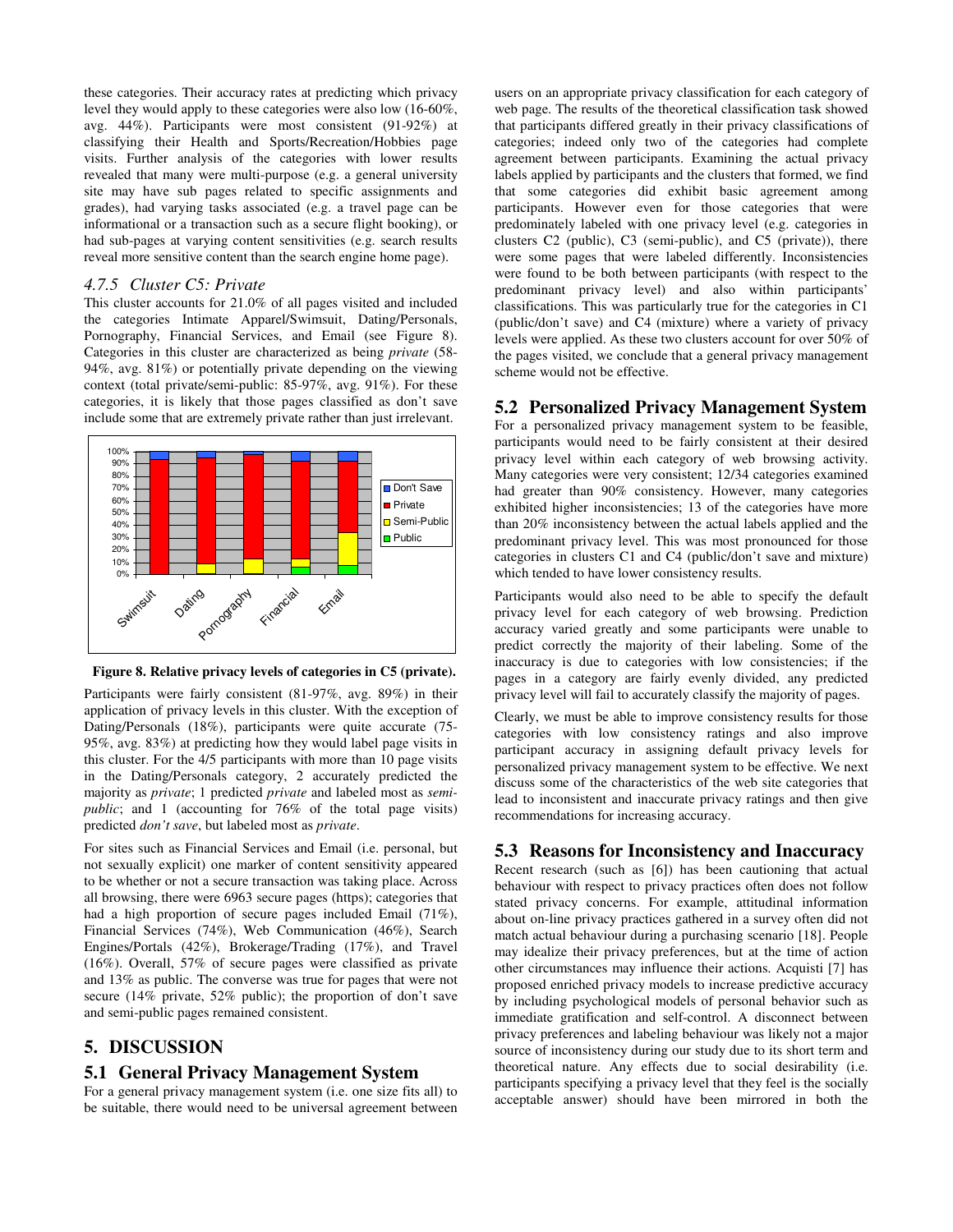theoretical classification task and the classification of their actual web browsing. One cause of inaccuracy may have been that the example websites and category descriptions given in the theoretical classification task may not have adequately conveyed to participants the sensitivity range of content that may be visible.

Some of the inconsistency and inaccuracies within website categories may be due to the "it depends" nature of the semipublic privacy level. The uncertainty of whether visited web pages within a category should be public or private is often due to what is appropriate for the various categories of potential viewers. However, it may also be due to the variety of potential content in a given category. The potential viewing context is therefore partially resolved when a specific page is viewed. For example, the Web Communication category was predominately predicted to be semi-public and in actuality, the dominant privacy level was split between public (3/6 participants), semi-public (1/6) and private (2/6).

Similarly, the dual nature of don't save (irrelevant or extremely private) causes inconsistencies related to privacy. In some cases it is applied as a fourth privacy level (extremely private) and in other cases it was applied as a mechanism for not cluttering the convenience features with irrelevant pages (i.e. those that a participant would never bother to visit again). This dual nature was intentional during the study, allowing participants to classify the end result (not having a page saved) without having to admit to extremely sensitive browsing, Much of the inconsistency (particularly for cluster C1 (public/don't save)) may be resolved if the dual nature is separated.

As presented in the results, there were several characteristics of web page categories that led to inconsistencies and inaccuracies. Some of the categories used were very *general* so sites with very different content would be applied with the same privacy level. For example, the category News Group may be applied to forums that discuss very different topics in terms of sensitivity. The content must be examined to determine the appropriate privacy sensitivity with respect to future viewing. Participants may be unable to give a single default privacy level for these categories.

Categories may also include sites with varying task purposes (i.e. informational and transactional). For example, a page categorized as Brokerage/Trading may give general information or contain details about an individual's personal transactions. Often transactional web sites have an entry page that is less sensitive than the sub pages. Login pages may serve as markers for the transition between more public viewing and the subsequent secure pages that may be more private in nature.

Websites may also be very complex and are often dynamic in nature. Such sites may have varying content sensitivities depending on the content visible on a given page or at a given time. For example a News/Media site may have specific news stories that may be more sensitive than others. A Search Engines/Portal page may be considered public; the search results may be more sensitive in nature.

## **5.4 Recommendations to Increase Accuracy**

To increase accuracy, two main issues must be resolved. The first is finding methods of further categorizing websites to resolve inconsistencies due to the generality, multiple task purposes and dynamic nature of sites. The second is improving participants' ability to predict the privacy levels they would apply.

Some heuristics exist that may help resolve some of the inconsistencies within categories. For those sites that are very general, being able to categorize the content at the sub-page level may improve accuracy. One method would be to use a customizable list of keywords. A similar scheme could be used for categories with pages that are often dynamic. In order to distinguish between informational web sites and transactional sites, it may be necessary to identify log-in pages or secure pages (https) and modify the privacy level accordingly.

Whatever the categorization scheme, it must be effectively communicated to users. While the classification scheme we used provided both descriptions and example web sites, in some cases it did not appear to be apparent to participants just how diverse categories were with respect to the types of pages and content that may be included. When determining an appropriate privacy level, the cost of others viewing traces of a previous web visits can only be determined if it is clear to participants what sorts of information may be visible.

#### **6. CONCLUSIONS AND FUTURE WORK**

We examined the privacy comfort levels that participants had if others were to view traces of their web browsing history. Content categories were used by participants to theoretically specify their privacy comfort for each category and by researchers to partition participants' actual browsing. Results revealed that the categories of web pages clustered into five groups based participants' overall application of privacy levels to their web browsing.

Inconsistencies between participants, both for their theoretical and actual privacy classifications, suggest that a general privacy management scheme is inappropriate. While participants often applied different privacy levels from each other for categories, results showed that participants were personally consistent within most categories. This suggests that a personalized scheme may be feasible; but a more fine-grained approach to classification is required to improve results for web sites that tend to be very general, have multiple task purposes, or have dynamic content. Additionally, participants' overall poor accuracy at specifying theoretically how they will actually label the web sites in a category indicates that better descriptions of the types of sites that may fall within a category is required as well as the types of sensitive information that may be encountered.

Previous research has shown that there are privacy patterns (e.g. streaks at a given privacy level) and temporal patterns (e.g. rapid bursts of browsing) to web browsing activities [15]. Further analysis of the contextual data from this field study will be used to explore how the content categories of visited web pages impact these patterns. Additionally, our data suggests that browsing is often partitioned with more sensitive browsing occurring in a single window while other windows have less sensitive content. We will use the content categorizations to gain a clearer understanding of how users partition their web browsing activities between windows.

# **7. ACKNOWLEDGMENTS**

Funding provided in part by NSERC and NECTAR. Thanks to Melanie Kellar for collaboration with the data collection software, the members of the EDGE Lab for their support and feedback, and to the participants who allowed us to record their web browsing.